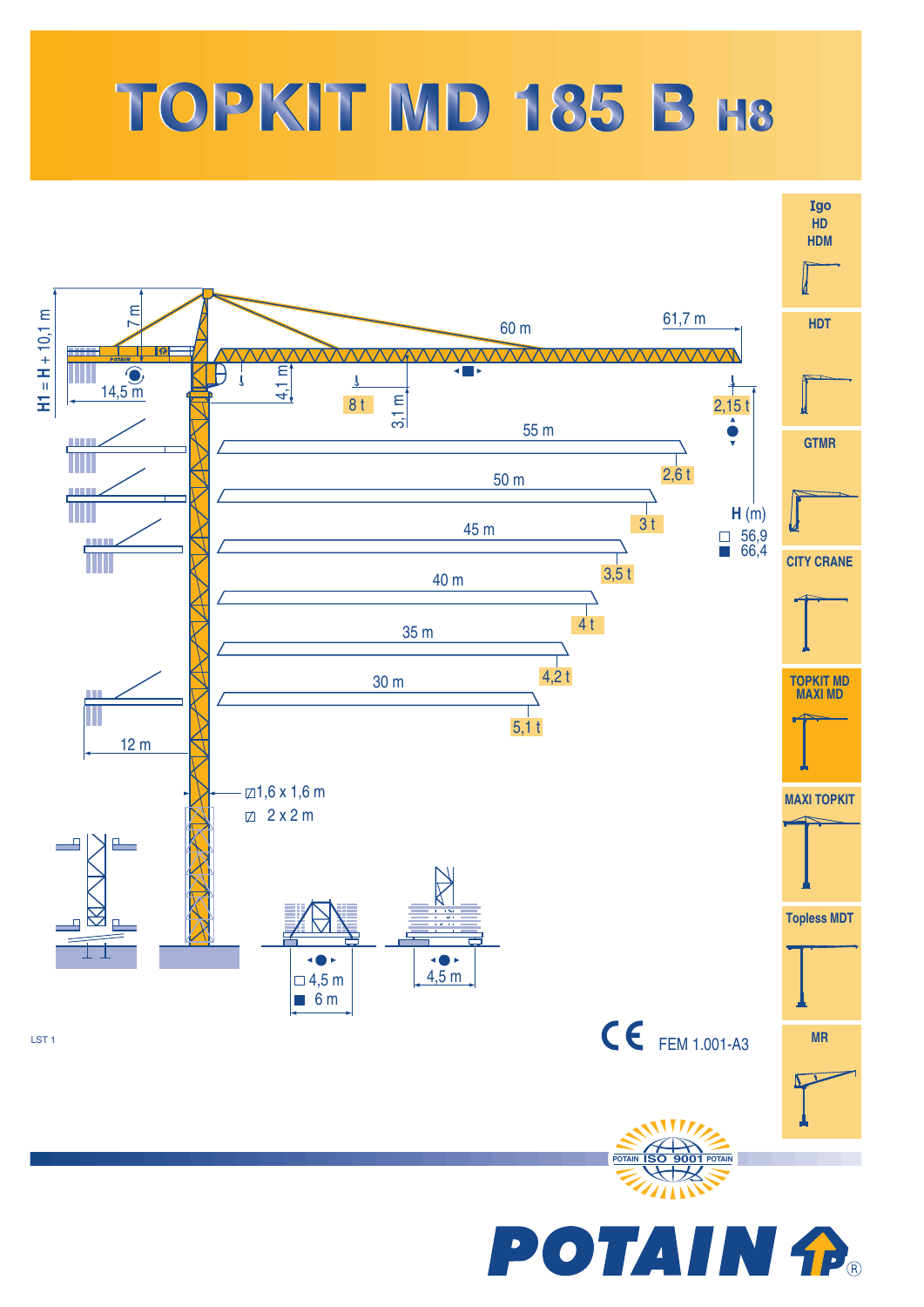

**TOPKIT MD 185 B H8**

**POTAIN P.**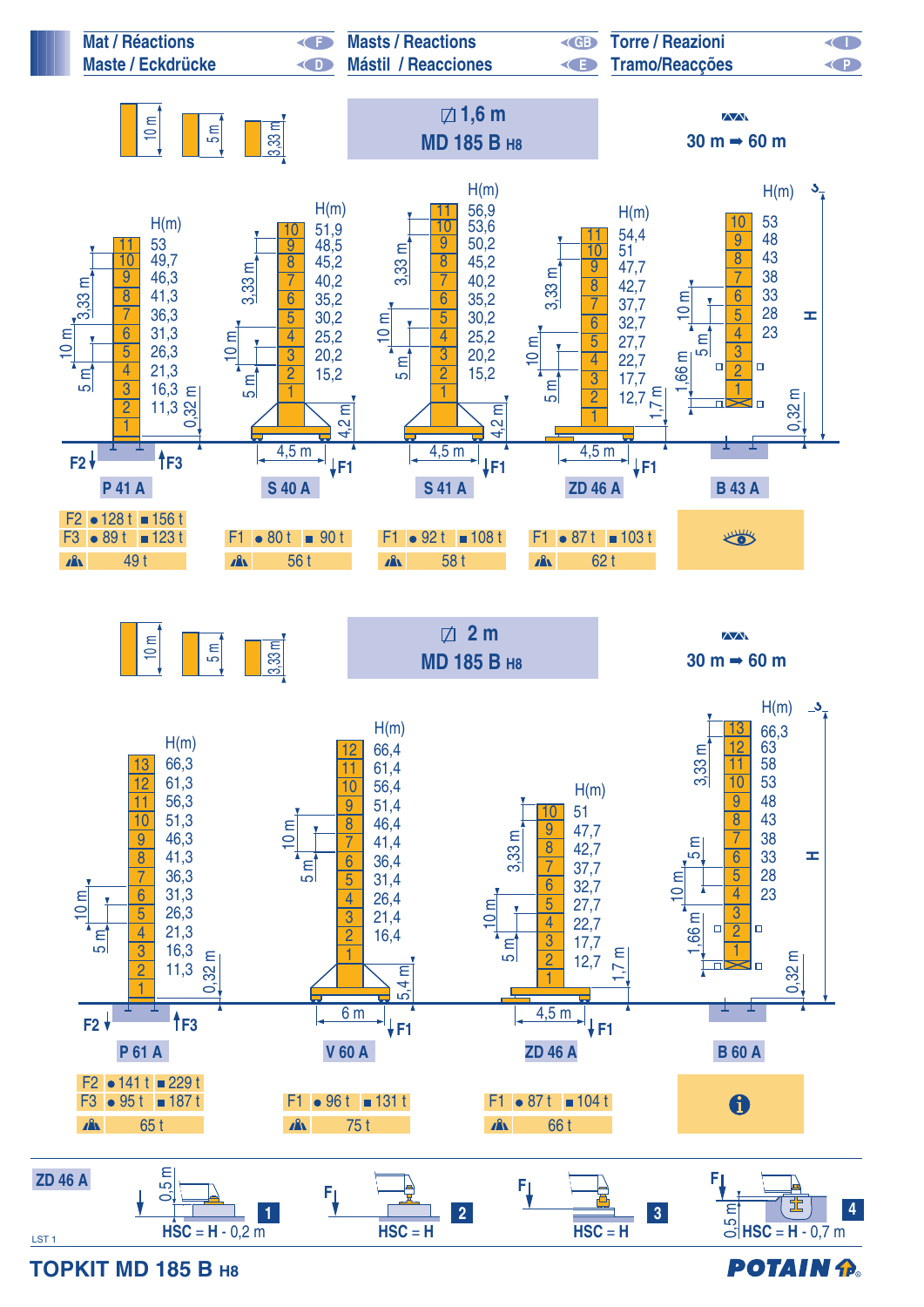| <b>Courbes de charges</b> | <b>Example 2</b> Load diagrams | <b>ED</b> Curve di carico | <b>KID</b> |
|---------------------------|--------------------------------|---------------------------|------------|
| Lastkurven                | Curvas de cargas               | <b>E</b> Curva de cargas  | <b>CP</b>  |

|                 | للقاحس فبا        |  |      |               |                   |                 |     |         |                 |                                                          |                 |                |               |         |                               |      |             |      |        |                          |            |     |           |
|-----------------|-------------------|--|------|---------------|-------------------|-----------------|-----|---------|-----------------|----------------------------------------------------------|-----------------|----------------|---------------|---------|-------------------------------|------|-------------|------|--------|--------------------------|------------|-----|-----------|
| 60 <sub>m</sub> | $3,1 \rightarrow$ |  | 18,5 | <b>20</b>     | 22                | 25              | 27  |         |                 | 30 32,5 36                                               | 37              | 40             | 42            | 45      | 47                            | 50   | 52          | 55   | 57     | 60 m                     |            |     |           |
| $\sqrt{N}$      |                   |  |      | $8 \quad 7,3$ | 6,5               | 5,6             | 5,1 | 4,4     | 4               | 4 <sup>1</sup>                                           |                 |                |               |         | $3,9$ $3,5$ $3,3$ $3,1$ $2,9$ |      |             |      |        | $2,7$ 2,6 2,4 2,3 2,15 t |            |     |           |
|                 |                   |  |      |               |                   |                 |     |         |                 | الملحط حسوب الميا                                        |                 |                |               |         |                               |      |             |      |        |                          |            |     |           |
| 55 <sub>m</sub> | $3,1 -$           |  | 19,7 | 20            | 22                | 25              | 27  | 30      |                 | 32 34,6 38,4                                             |                 | 40             | 42            | 45      | 47                            | 50   | 52          | 55 m |        |                          |            |     |           |
| $\sqrt{N}$      |                   |  | 8    | 7,8           |                   | $6\overline{6}$ | 5,5 | 4,8     |                 |                                                          |                 |                |               |         | 4,4 4 4 3,8 3,6 3,3 3,1       | 2,9  | $2,8$ 2,6 t |      |        |                          |            |     |           |
|                 |                   |  |      |               |                   |                 |     |         |                 | الملجا حسب لحبا                                          |                 |                |               |         |                               |      |             |      |        |                          |            |     |           |
| 50 <sub>m</sub> | $3,1 \rightarrow$ |  |      | 20,1          | 22                | 25              | 27  | 30      |                 | 32 35,4 39,2                                             |                 | 40             | 42            | 45      | 47                            | 50 m |             |      |        |                          |            |     |           |
| $\sqrt{N}$      |                   |  |      | $8^{\circ}$   |                   | $7,2$ 6,2 5,6   |     | 4,9     | 4,5             | $\sim$ 4                                                 |                 |                |               |         | 4 3,9 3,7 3,4 3,2 3 t         |      |             |      |        |                          |            |     |           |
|                 |                   |  |      |               |                   |                 |     |         |                 |                                                          | الملجا حسب اديا |                |               |         |                               |      |             |      |        |                          |            |     |           |
| 45 m            | $3,1 \rightarrow$ |  |      | 20,6 22       |                   | 25              | 27  | 30      | 32              |                                                          | 35 36,2 40,2    |                |               | 42 45 m |                               |      |             |      |        |                          |            |     |           |
| $\sqrt{N}$      |                   |  |      |               | $8 \mid 7,4 \mid$ | $6,3$ $5,8$     |     |         | $5,1$ 4,7       |                                                          | $4,2$ 4         |                | $4$ 3,8 3,5 t |         |                               |      |             |      |        |                          |            |     |           |
|                 |                   |  |      |               |                   |                 |     |         |                 |                                                          | الملجا حسب لحبا |                |               |         |                               |      |             |      |        |                          |            |     |           |
| 40 m            | $3,1 \rightarrow$ |  |      | 20,6          | -22               | 25              | 27  | 30      | 32              |                                                          | 35 36,2 40 m    |                |               |         |                               |      |             |      | امغانا |                          | <b>b</b> d |     |           |
| $\sqrt{N}$      |                   |  |      |               | $8 \quad 7,4$     | 6,3             | 5,8 | 5,1     | 4,7             | 4,2                                                      | $-4$            | 4 <sup>t</sup> |               |         |                               |      |             | 8    |        |                          |            |     |           |
| 35 <sub>m</sub> | $3,1 -$           |  |      | 20,6 22       |                   | 25              | 27  | 30      | 32 <sup>°</sup> | $35 \text{ m}$                                           |                 |                |               |         |                               |      |             |      |        |                          |            |     |           |
| $\sqrt{N}$      |                   |  |      |               | $8 \t 7,4$        | 6,3             | 5,8 | 5,1     |                 | $\begin{array}{ c c c c c c } 4,2 & 4,2 & 1 \end{array}$ |                 |                |               |         |                               |      |             |      |        |                          |            |     | $-0,51$ t |
|                 |                   |  |      |               |                   |                 |     |         |                 |                                                          |                 |                |               |         |                               |      |             |      |        |                          |            |     |           |
| 30 <sub>m</sub> | $3,1 -$           |  |      | 20,6          | -22               | 25              | 27  | 30 m    |                 |                                                          |                 |                |               |         |                               |      |             |      |        |                          |            | (m) |           |
| $\sqrt{N}$      |                   |  |      | 8             |                   | $7,4$ 6,3 5,8   |     | $5,1$ t |                 |                                                          |                 |                |               |         |                               |      |             |      |        | $-- = 6 - 0.51t$         |            |     |           |

|                  |                   |         |                |     |           |             |                 |     | $\overline{M}$ |                                    |                                                          |     |                           |              |     |      |     |                |                         |                 |          |
|------------------|-------------------|---------|----------------|-----|-----------|-------------|-----------------|-----|----------------|------------------------------------|----------------------------------------------------------|-----|---------------------------|--------------|-----|------|-----|----------------|-------------------------|-----------------|----------|
| 60 <sub>m</sub>  | $2,4 \rightarrow$ | 18,6 20 |                | 22  | 25        | 27          | 30              | 32  | 33             | 33,8                               | 37                                                       | 40  | 42                        | 45           | 47  | 50   | 52  | 55             | 57                      | 60 m            |          |
| $\sqrt{N}$       |                   | 8       | 7,4            | 6,6 | 5,6       | $5,1$ 4,5   |                 | 4,2 | $\overline{4}$ | 4 <sup>1</sup>                     | 3,6                                                      | 3,2 | $\mathbf{3}$              | 2,8          | 2,6 | 2,4  | 2,3 | 2,1            |                         | $2 \t1.85 t$    |          |
|                  |                   |         |                |     |           |             |                 |     |                | $\Psi \leftarrow \rightarrow \Box$ |                                                          |     |                           |              |     |      |     |                |                         |                 |          |
| 55 <sub>m</sub>  | $2,4 \rightarrow$ | 19,8    | <b>20</b>      | 22  | 25        | 27          | 30              | 32  | 35,2           | 36                                 | 37                                                       | 40  | 42                        | 45           | 47  | 50   | 52  | $55 \text{ m}$ |                         |                 |          |
| $\sqrt{N}$       |                   | 8       | 7,9            | 7,1 | 6,1       | 5,6         | 4,9             | 4,5 | $\overline{4}$ | $\overline{4}$                     | 3,9                                                      | 3,5 | 3,3                       | $\mathbf{3}$ | 2,8 | 2,6  |     | $2,5$ 2,3 t    |                         |                 |          |
|                  |                   |         |                |     |           |             |                 |     |                | <b>W←→D</b>                        |                                                          |     |                           |              |     |      |     |                |                         |                 |          |
| 50 <sub>m</sub>  | $2,4 \rightarrow$ |         | 20,3           | 22  | 25        | 27          | 30              | 32  | 35             |                                    | 36 36,8                                                  | 40  | 42                        | 45           | 47  | 50 m |     |                |                         |                 |          |
| $\sqrt{N}$       |                   |         | 8 <sup>1</sup> | 7,3 | 6,3       | 5,7         | 5 <sub>5</sub>  | 4,6 | 4,1            | 4 <sup>1</sup>                     |                                                          |     | $4$ 3,6 3,4 3,1 2,9 2,7 t |              |     |      |     |                |                         |                 |          |
|                  |                   |         |                |     |           |             |                 |     |                |                                    | ⊻←←⊅                                                     |     |                           |              |     |      |     |                |                         |                 |          |
| 45 m             | $2,4 \rightarrow$ |         | 20,7           | 22  | 25        | 27          | 30              | 32  | 35             |                                    | 36,9 37,7                                                | 40  | 42                        | 45 m         |     |      |     |                |                         |                 |          |
| $\sqrt{N}$       |                   |         | $8^{\circ}$    | 7,5 | 6,4       | 5,9         | 5,2             | 4,8 | 4,3            | $\overline{4}$                     | $\overline{4}$                                           |     | $3,7$ $3,5$ $3,2$ t       |              |     |      |     |                |                         |                 |          |
|                  |                   |         |                |     |           |             |                 |     |                |                                    |                                                          |     |                           |              |     |      |     |                |                         |                 |          |
| 40 m             | $2,4 \rightarrow$ |         | 20,7           | 22  | 25        | 27          | 30              | 32  | 35             |                                    | $\nabla \leftarrow \rightarrow \nabla$<br>36,9 37,7 40 m |     |                           |              |     |      |     |                | $\overline{\mathbf{M}}$ | П               |          |
| $\sqrt{N}$       |                   |         | 8              |     | $7,5$ 6,4 | $5,9$ $5,2$ |                 | 4,8 | 4,3            |                                    |                                                          |     |                           |              |     |      |     |                |                         |                 |          |
|                  |                   |         |                |     |           |             |                 |     |                |                                    | $4 \t 4 \t 3.7 t$                                        |     |                           |              |     |      |     | 8              |                         |                 |          |
| 35 <sub>m</sub>  | $2,4 \rightarrow$ |         | 20,7           | 22  | 25        | 27          | 30              | 32  | 35             | m                                  |                                                          |     |                           |              |     |      |     |                |                         |                 | $-0,1$ t |
| $\sqrt{N}$       |                   |         | 8              | 7,5 | 6,4       | 5,9         | 5,2             | 4,8 | $4,3$ t        |                                    |                                                          |     |                           |              |     |      |     | 4              |                         |                 |          |
| 30 <sub>m</sub>  | $2,4 \rightarrow$ |         | 20             | 22  | 25        | -27         | 30 <sub>m</sub> |     |                |                                    |                                                          |     |                           |              |     |      |     |                |                         |                 | -(m)     |
| $\sqrt{N}$       |                   |         | 8              | 7,5 | 6,4       | 5,9         | $5,2$ t         |     |                |                                    |                                                          |     |                           |              |     |      |     |                |                         | $-- = 7 - 0.1t$ |          |
| LST <sub>1</sub> |                   |         |                |     |           |             |                 |     |                |                                    |                                                          |     |                           |              |     |      |     |                |                         |                 |          |

| 285          | Voir<br><b>KIT</b><br>télescopage<br>sur dalles                                   | <b>Siehe</b><br><(      <br>Kletterkrane im<br>Gebäude                                        | See climbing<br>$\triangleleft$ GB<br>crane                                               | Vea grua<br>trepadora                                                            | Consultare<br>gru in cavedio                                                                    | Ver<br>telescopagem sobre<br>lages                                                  |
|--------------|-----------------------------------------------------------------------------------|-----------------------------------------------------------------------------------------------|-------------------------------------------------------------------------------------------|----------------------------------------------------------------------------------|-------------------------------------------------------------------------------------------------|-------------------------------------------------------------------------------------|
|              | Réactions en service                                                              | Reaktionskräfte in<br><b>Betrieb</b>                                                          | Reactions in service                                                                      | Reacciones en<br>servicio                                                        | Reazioni in servizio                                                                            | Reaccões em servico                                                                 |
| П            | Réactions hors<br>service                                                         | Reaktionskräfte<br>außer Betrieb                                                              | Reactions out of<br>service                                                               | Reacciones fuera de<br>servicio                                                  | Reazioni fuori servizio                                                                         | Reaccões fora de<br>servico                                                         |
| $\mathbf{r}$ | A vide sans lest<br>(ni train de transport)<br>avec flèche et<br>hauteur maximum. | <b>Ohne Last, Ballast</b><br>(und Transportachse).<br>mit Maximalausleger<br>und Maximalhöhe. | Without load, ballast<br>(or transport axles),<br>with maximum jib and<br>maximum height. | Sin carga, sin lastre,<br>(ni tren de<br>transporte), flecha y<br>altura máxima. | A vuoto, senza zavorra<br>(ne assali di trasporto)<br>con braccio massimo<br>e altezza massima. | Sem carga (nem trem<br>de transporte)-<br>sem lastro com lança<br>e altura máximas. |
| 6            | Nous consulter                                                                    | <b>Auf Anfrage</b>                                                                            | Consult us                                                                                | <b>Consultarnos</b>                                                              | Consultateci                                                                                    | Consultar-nos                                                                       |

**TOPKIT MD 185 B H8**

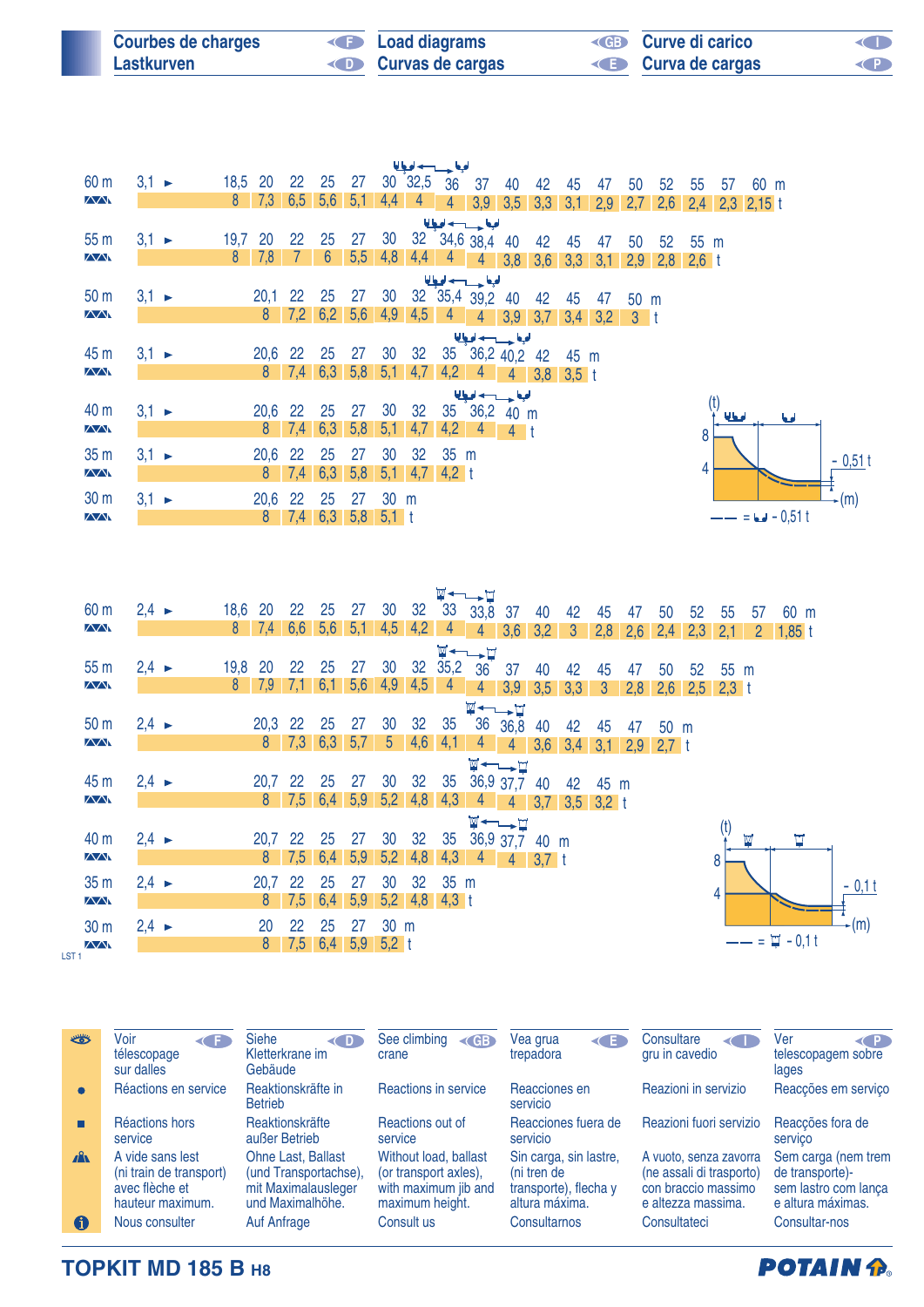| Télescopage sur dalles  | <b>E</b> Climbing crane                                       | <b>ED</b> Gru in cavedio | <b>KID</b>                                                                                                                |
|-------------------------|---------------------------------------------------------------|--------------------------|---------------------------------------------------------------------------------------------------------------------------|
| Kletterkrane im Gebäude | Telescopage gruas trepadoras < Figue Telescopagem sobre lages |                          | $\left( \left. \right. \right. \left. \right. \left. \right. \left. \right. \left. \right. \left. \left. \right. \right)$ |

**B 60 A B 43 A**



m





serviço) Reacção horizontal

 $\mathbf \Theta$ Nous consulter **TOPKIT MD 185 B H8**

Hauteur grue Poids de la grue (en service) Réaction horizontale

cadres

Distance entre

LST 1

**A**

**H1 P**

**R**

zwischen den Rahmen Kranhöhe Krangewicht (in Betrieb) Horizontalkräfte Auf Anfrage

**F** Abstand

**D** Distance between collars

> Crane height Crane weight (in service) Horizontal reaction Consult us

**GB** Distancia entra marcos **E** Distanza fra

> Altura grúa Peso de la grúa (en servicio) Reaccion horizontal **Consultarnos**

i telai Altezza gru

Peso della gru (in servizio) Reazione orizzontale **Consultateci** 

Altura da grua Peso da grua (em



Consultar-nos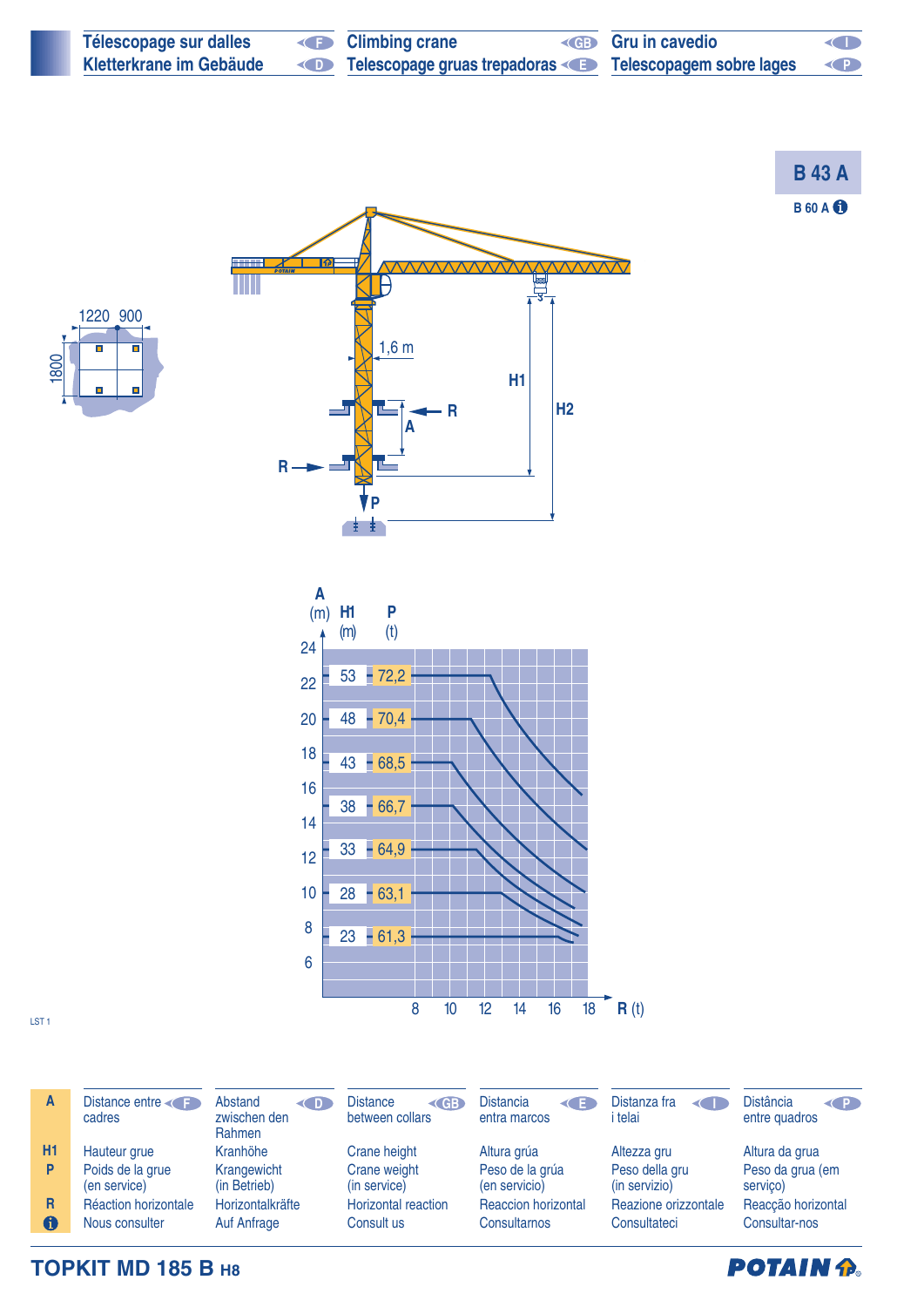| Lest de contre-flèche | <b>Counter-jib ballast</b> | <b>ED</b> Contrappeso   | <b>KID</b> |
|-----------------------|----------------------------|-------------------------|------------|
| Gegenauslegerballast  | Lastre de contra flecha    | Lastros da contra lança | O          |

|                 |                 | 4 600 - 4 200 - 3 400 - 2 300 kg |                            |                 | 4 200 - 700 kg |                            |
|-----------------|-----------------|----------------------------------|----------------------------|-----------------|----------------|----------------------------|
|                 | $+1$            |                                  | 33 PC/33 LVF 55 RCS/50 LVF | ▅▅▁⋌            |                | 33 PC/33 LVF 55 RCS/50 LVF |
| $\sqrt{2}$      |                 |                                  | $\mathbb{R}$ (kg)          |                 |                | $x^2$ (kg)                 |
| 60 <sub>m</sub> | 14,5 m          | 18 400                           | 17 600                     | 14,5 m          | 18 200         | 17 500                     |
| 55 <sub>m</sub> | 14,5 m          | 16 800                           | 15 700                     | 14,5 m          | 16 800         | 15 400                     |
| 50 <sub>m</sub> | 14,5 m          | 15 600                           | 14 900                     | 14,5 m          | 15 400         | 14 700                     |
| 45 m            | 12 <sub>m</sub> | 18 000                           | 17 200                     | 12 <sub>m</sub> | 17500          | 16 800                     |
| 40 m            | 12 <sub>m</sub> | 15 600                           | 14 900                     | 12 <sub>m</sub> | 15 400         | 14 700                     |
| 35 <sub>m</sub> | 12 <sub>m</sub> | 13 800                           | 13 000                     | 12 <sub>m</sub> | 14 000         | 12 600                     |
| 30 <sub>m</sub> | 12 <sub>m</sub> | 11 800                           | 11 100                     | 12 <sub>m</sub> | 11 900         | 11 200                     |

| Lest de base | <b>Base ballast</b>   | <b>Example 2</b> Zavorra di base | <b>CID</b> |
|--------------|-----------------------|----------------------------------|------------|
| Grundballast | <b>Eastre de base</b> | <b>Example 2</b> Lastros da base |            |

|                      | $\boxtimes$ 1,6 m S 40 A $\rightarrow$          | H(m)             | 51,9 | 48,5 | 45,2 | 40,2 | 35,2 | 30,2 | 25,2 | 20,2 | 15,2 |      |      |
|----------------------|-------------------------------------------------|------------------|------|------|------|------|------|------|------|------|------|------|------|
|                      |                                                 | $\mathbf{A}$ (t) | 84   | 66   | 54   | 54   | 54   | 54   | 54   | 54   | 54   |      |      |
|                      | $\boxtimes$ 1,6 m S 41 A $\rightarrow$          | H(m)             | 56,9 | 53,6 | 50,2 | 45,2 | 40,2 | 35,2 | 30,2 | 25,2 | 20,2 | 15.2 |      |
|                      |                                                 | $\mathbf{A}$ (t) | 114  | 90   | 78   | 54   | 54   | 54   | 54   | 54   | 54   | 54   |      |
|                      | $\boxtimes$ 1,6 m ZD 46 A $\cdot \bullet \cdot$ | H(m)             | 54,4 | 51   | 47,7 | 42,7 | 37,2 | 32,7 | 27,7 | 22,7 | 17,7 | 12,7 |      |
|                      |                                                 | $\mathbf{A}$ (t) | 95   | 75   | 65   | 50   | 50   | 50   | 50   | 50   | 50   | 50   |      |
| 2 <sub>m</sub><br>Ø. | $V$ 60 A $\rightarrow$                          | H(m)             | 66,4 | 61,4 | 56,4 | 51,4 | 46,4 | 41,4 | 36,4 | 31,4 | 26,4 | 21,4 | 16,4 |
|                      |                                                 | $\mathbf{A}$ (t) | 120  | 96   | 72   | 60   | 24   | 24   | 24   | 24   | 24   | 24   | 24   |
| <b>Z</b>             | $2 m$ ZD 46 A $\cdot \bullet \cdot$             | H(m)             | 51   | 47,7 | 42,7 | 37,7 | 32,7 | 27,7 | 22,7 | 17,7 | 12,7 |      |      |
|                      |                                                 | $\mathbf{A}$ (t) | 95   | 80   | 50   | 50   | 50   | 50   | 50   | 50   | 50   |      |      |

LST 1